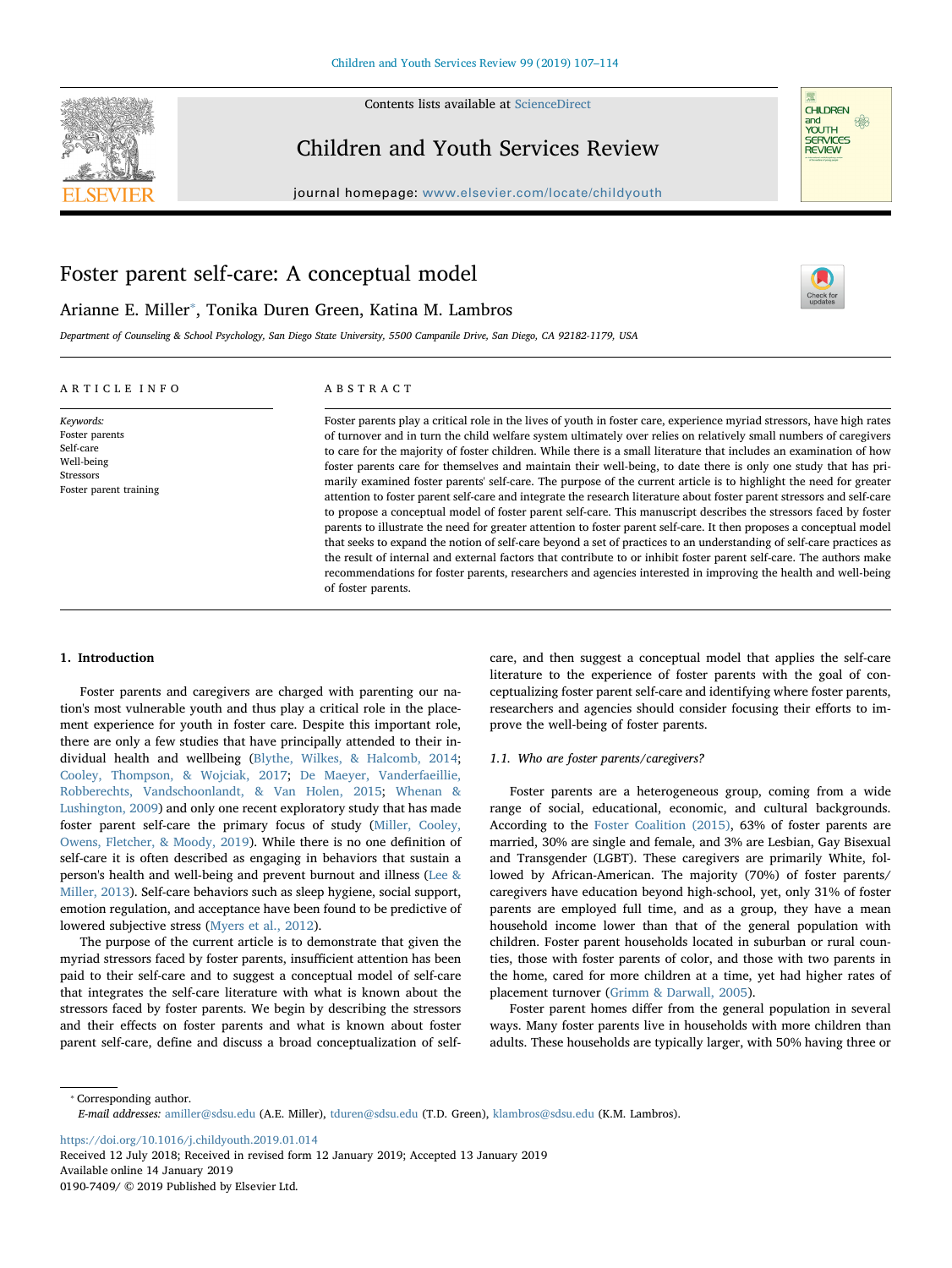more children, as compared to 21% of all households with children having three or more children [\(Annie, 2008](#page-5-1)). Twenty-five percent of foster parent homes have an adult with a disability present, which is greater than the general population. Foster parents often care for children and adolescents with disabilities, as foster youth have higher rates of disabilities than other children [\(Annie, 2008](#page-5-1)). Foster parents are more frequently responsible for the care of traumatized children than the general population. Lastly, but importantly, studies also suggest that a small percentage of foster parents, approximately 20–25%, provide most of the foster parenting services ([Buehler, Rhodes, Orme, &](#page-6-7) [Cuddeback, 2006](#page-6-7); [Cherry & Orme, 2013](#page-6-8)).

## 1.2. Foster parent stressors

While there is a wide continuum of caregiving experiences, ranging from especially stressful and complex to less impactful, with families often cycling through periods of intense stress as well as periods of stability and wellbeing ([Blythe et al., 2014](#page-5-0)), caring for foster youth presents a myriad of challenges that must be considered in the caregiving experience. These range from individual child factors, to financial strain, to navigating the complexities inherent in the foster care and legal system ([Fig. 1\)](#page-1-0).

#### 1.2.1. Foster child stressors: educational and mental health

Of the 428,000 children in the foster care system in the United States, the main source of entry is neglect (74.8%) [\(National Children's](#page-6-9) [Alliance, 2015;](#page-6-9) [U.S. Department of Health and Human Services, 2016a,](#page-7-1) [2016b\)](#page-7-1). Due to neglect, abuse and other forms of victimization, youth enter into care with compounding social, academic and mental health challenges ([Halfon, Mendonca, & Berkowitz, 1995;](#page-6-10) [Turney &](#page-7-2) [Wildeman, 2016](#page-7-2); [U.S. Department of Health and Human Services,](#page-7-1) [2016a, 2016b;](#page-7-1) [World Health Organization, 2018\)](#page-7-3). Estimates suggest that a child in the foster system will move a total of six times, resulting in a loss of four to six months of academic progress each time they change placements ([Child Trends Data Bank, 2015;](#page-6-11) [Foster Care and](#page-6-12) [Education National Work Group, 2014](#page-6-12)). As a result, they fall far behind their grade level peers and are overrepresented among students receiving special education services compared to the general population ([Hill, 2013;](#page-6-13) [Lambros, Hurley, Hurlburt, Zhang, & Leslie, 2010](#page-6-14); [Larson &](#page-6-15) [Anderson, 2005;](#page-6-15) [United Cerebral Palsy and Children's Rights, 2006](#page-7-4)). Compared to youth who are not in care, children in foster care are more likely to attend low-performing schools (78%), score lower on statewide achievement measures, repeat a grade, and are less likely to graduate ([Foster Care and Education National Work Group, 2014\)](#page-6-12). In addition, foster parents may be overwhelmed and exhausted by the process and may feel unsure about how to advocate for their children ([Scherr, 2007\)](#page-6-16) as special education services can be a particularly challenging system to navigate [\(Zetlin, 2006\)](#page-7-5),

The prevalence of mental health disorders for children in foster care ranges from 40 to 85% depending on the source ([Turney & Wildeman,](#page-7-2) [2016\)](#page-7-2), compared to 20% in the general population ([World Health](#page-7-3) [Organization, 2018\)](#page-7-3). Some studies suggest that more than 80% of youth in foster care experience a mental health condition or acute need

<span id="page-1-0"></span>

Fig. 1. Foster parent stressors.

related to trauma ([Halfon et al., 1995](#page-6-10); [U.S. Department of Health and](#page-7-1) [Human Services, 2016a, 2016b](#page-7-1)). Subsequently, foster parents have been described as the "first responders," who see firsthand the effect of these challenges on their foster child's well-being ([Doughty, 2017](#page-6-17)). Moreover, foster parents may care for multiple traumatized children at once and may do so for long periods of time as the research suggests that 25% of foster parents are responsible for a significant portion of children in the foster system ([Buehler et al., 2006\)](#page-6-7). As a result, some foster parents may be at increased risk for secondary traumatic stress ([Carew, 2016\)](#page-6-18).

# 1.2.2. Financial health stressors

Fostering can cause tremendous financial strain [\(ARCH National](#page-5-2) [Respite Network & Resource Center, 2014](#page-5-2)). Foster parents across the country receive about \$15–30 per day per child depending on the location (i.e. state) and the age of the child, with some states offering a reimbursement rate as low as \$8.00 ([DeVooght et al., 2013](#page-6-19)). Out-ofpocket costs for therapy appointments, prescriptions, clothing, food, gas, and extra-curricular activities may cost over and above what the state provides. Foster parents with a child who has significant and acute needs may have to reduce the number of work hours or stay at home on a more regular basis, which may also contribute to financial hardship.

## 1.2.3. Relational and social stressors

Fostering can have a significant impact on relationships with others. While the literature on foster parents in committed relationships is somewhat mixed, most research suggests that fostering can cause marital conflict ([Cautley & Aldridge, 1975;](#page-6-20) [Kriener & Kazmerzak, 1994](#page-6-21); [Seaberg & Harrigan, 1999](#page-7-6); [Walsh & Walsh, 1990](#page-7-7)). Relationships with other children living in the home may also become impacted, as birth children have reported feelings of resentment, guilt, pressure to adapt, and were observed being more withdrawn ([Höjer, 2004;](#page-6-22) [Poland &](#page-6-23) [Groze, 1993;](#page-6-23) [Younes & Harp, 2007](#page-7-8)). Foster homes are more likely to be unsuccessful when relational changes arise between the carers and their birth children, causing foster parents to work harder to preserve their biological family relationships [\(Thompson, McPherson, & Marsland,](#page-7-9) [2016;](#page-7-9) [Triseliotis, Borland, & Hill, 2000\)](#page-7-10).

# 1.2.4. The foster care system: a universal stressor

Although the foster system aims to provide support for foster parents, foster parents often report that a substantial source of their stress is related to the complexity of child welfare system, policy and procedures, and communication ([Cooley et al., 2017](#page-6-0); [Jones & Morrissette,](#page-6-24) [1999\)](#page-6-24). Foster parents are required to participate in numerous pre-service trainings, meet agency requirements for licensing, and undergo continual monitoring by child welfare agencies, yet the quality and utility of the trainings and monitoring can vary greatly within and across cities and states (Bromfi[eld & Higins, 2005](#page-6-25); [Maluccio, Canali, &](#page-6-26) [Vecchiato, 2006;](#page-6-26) [Randle, Ernst, Leisch, & Dolnicar, 2017](#page-6-27)). Outcomes from a focus group of foster parents, child welfare staff, and program managers across five states revealed (a) a lack of adequate health, behavioral and respite services, (b) failure to have a voice in court and agency decisions; (c) inaccessible caseworkers; and (d) false allegations of abuse and neglect ([U.S. Department of Health and Human Services,](#page-7-11) [2002\)](#page-7-11). Other studies suggest foster parents may feel a lack of support or training ([Randle et al., 2017](#page-6-27)). Several studies exploring stressors and predictors of foster parent retention [\(Brown, 2008](#page-6-28); [Brown & Calder,](#page-6-29) [1999;](#page-6-29) [Brown & Campbell, 2007](#page-6-30); [Weinstein, 2001](#page-7-12); [Denby & Bean, 1999](#page-6-31); [Hudson & Levasseur, 2002](#page-6-32)), found that outside of individual child factors (i.e., complex medical and behavioral needs), the main predictor for retention was a positive relationship with the child welfare system.

#### 1.3. The effects of stress on foster parent well-being

Taken together, this experience can impact the daily life and welfare of a foster parent ([Child Welfare Information Gateway, 2014](#page-6-33); [Farmer,](#page-6-34)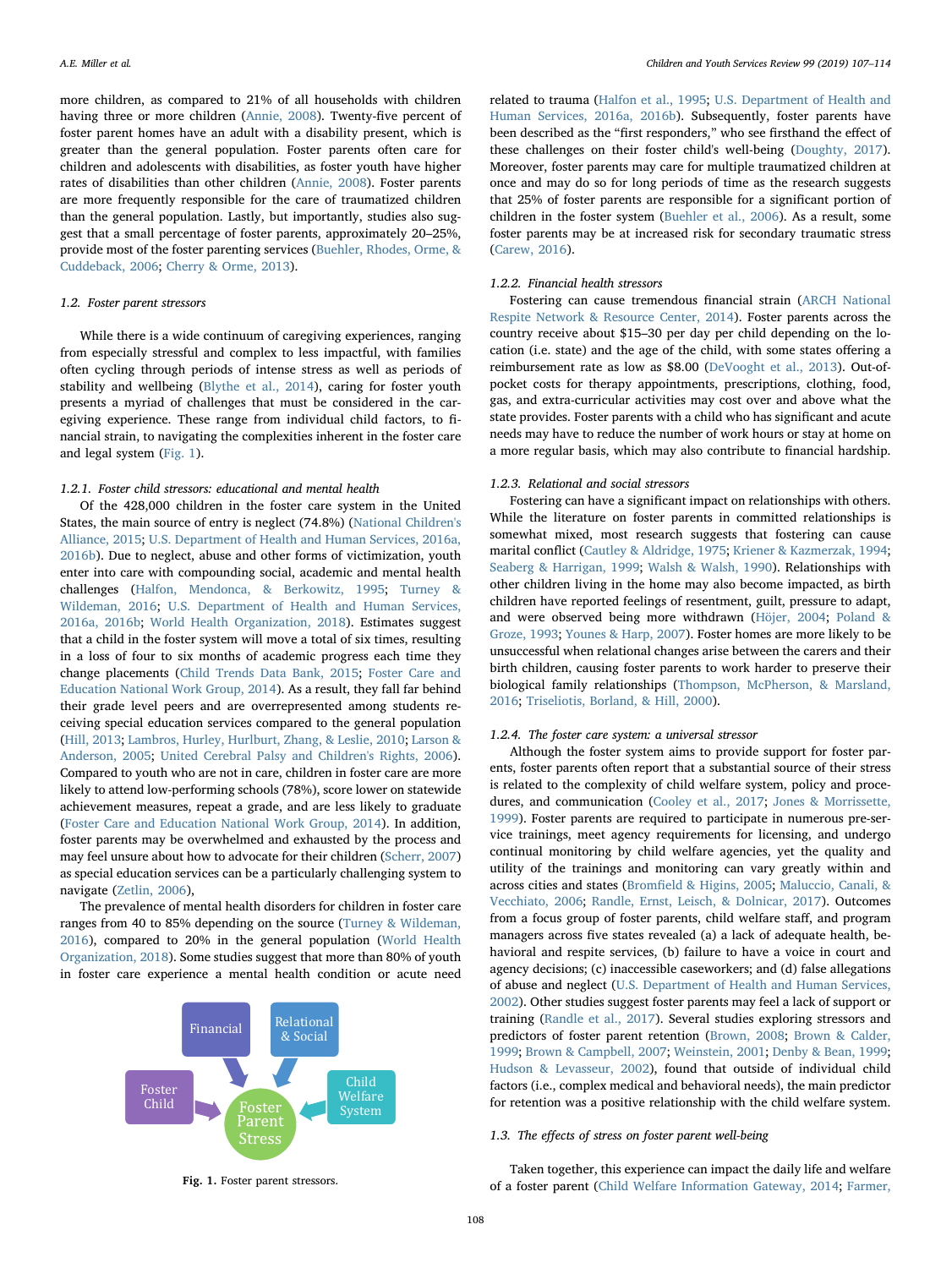[Lipscombe, & Moyers, 2005](#page-6-34); [Schooler, Smalley, & Callahan, 2010](#page-6-35)). Studies suggest that foster parents of youth with behavioral and emotional problems are at risk for increased levels of stress ([Goemans, van](#page-6-36) [Geel, & Vedder, 2018\)](#page-6-36). Foster parents are the primary source of support and normalcy for these youth [\(Pokempner, Mordecai, Rosado, &](#page-6-37) [Subrahmanyam, 2015](#page-6-37)) and may feel a duty to provide safety and security for the child, yet also experience heightened levels of stress because of the child's challenges and multilayered needs and difficulties accessing sufficient financial and institutional support. In the only study of foster parents and secondary traumatic stress (STS), the author found that foster parents experience STS at the same rates as helping professionals who work with traumatized youth because of their intense involvement in the child's life [\(Carew, 2016](#page-6-18)). While this is the only study to examine rates of secondary traumatic stress among foster parents, it is line with research showing that those who work with traumatized children experience the consequences of trauma via their clients and are at risk for developing secondary traumatic stress, in addition to compassion fatigue and burnout [\(NCTSN, 2010\)](#page-6-38). As a result, they are often at a loss about where to turn to for support ([Geiger, Hayes, &](#page-6-39) [Lietz, 2013;](#page-6-39) [MacGregor, Rodger, Cummings, & Leschied, 2006](#page-6-40); [Murray,](#page-6-41) [Tarren-Sweeney, & France, 2011](#page-6-41)).

The small, yet existing literature on the foster parent experience reveals that these experiences may negatively affect their well-being ([Wilson, Sinclair, & Gibbs, 2000\)](#page-7-13). Caregivers of high needs youth report poor health and well-being, increased financial strain, marital problems, and social stressors ([Benzies & Mychasiuk, 2009;](#page-5-3) [ARCH National](#page-5-2) [Respite Network & Resource Center, 2014;](#page-5-2) [Murphy, Christian, Caplin, &](#page-6-42) [Young, 2007](#page-6-42)). It is not uncommon for a foster parent to be consumed with the welfare of their foster child and neglect their own physical health. In a focus group study by [Murphy et al. \(2007\)](#page-6-42), foster parents reported that their physical and mental health were negatively impacted by the demands of caregiving, and that they experienced chronic fatigue, sleep deprivation, and emotional distress. Additionally, caregivers reported that they "often forgo their own medical appointments, nutrition, exercise, and stress reduction activities as care for a medically fragile child can be all-consuming" [\(ARCH National Respite Network](#page-5-2) [and Resource Center, 2014,](#page-5-2) p. 2).

The emotional health of foster parents is also a critical area to explore as it can affect their ability to provide consistent levels of care. The literature on the mental health of foster parents is scant. [Murphy](#page-6-42) [et al. \(2007\)](#page-6-42) found that caregivers of high needs youth reported that caring for the daily needs of their child and family along with concerns about the future caused significant emotional distress. These caregivers also reported that they occasionally experienced overwhelming feelings of despair. This is consistent with parents in Kagan & Edgar's study ([2014\)](#page-5-2), who reported high anxiety, depressive symptoms, and other emotional problems, which could negatively impact children in their care [\(Fisher & Stoolmiller, 2008](#page-6-43); [Murphy et al., 2007](#page-6-42)).

As described here, foster parents face numerous stressors ranging from the typical health challenges that all parents face to managing the emotional challenges of integrating a new child, with many and varied needs into a preexisting family system, to negotiating a foster system that tasks parents with many responsibilities and often does not provide the necessary supports to successfully manage these responsibilities. Although, foster parent well-being is critical to the success of foster youth and the foster system, the literature has yet to identify how foster parents can maintain their health and well-being in the face of these challenges and stressors.

# 2. Foster parents and self-care

#### 2.1. Foster parent self-care

Foster parents report that self-care strategies, stress management techniques and self-awareness that one is becoming stressed can all contribute to successful foster parenting ([Brown, 2008](#page-6-28)). The only study

to date to address the self-care practices of foster parents found that foster parents most often report doing self-care "sometimes" [\(Miller](#page-6-2) [et al., 2019\)](#page-6-2). This study found associations between foster parents selfreporting excellent health and having money leftover at the end of the month with higher self-care scores. The study also found that "being female, non-white, and not heterosexual seemingly predicted lower personal self-care scores." (p. 208). In addition, married as compared to unmarried foster parents also had higher mean self-care scores. Since approximately 30% of foster parents are unmarried women [\(Foster](#page-6-5) [Coalition, 2015](#page-6-5)), these results suggest that addressing self-care may be especially important for this group, in addition to foster parents that are of color and identify as LGBTQ. Moreover, as the authors note, these results are consistent with the self-care practices reported by helping professionals in the research literature.

Given the wide-ranging set of emotional, physical, social, financial and legal responsibilities and challenges foster parents face, it is unlikely any one type of self-care would be sufficient for foster parents as a group. Whereas some may need traditional forms of self-care, such as improved nutrition and exercise, others may need to improve emotional self-awareness or interpersonal boundaries and still others who are exposed to traumatic foster youth, may need a more targeted kind of self-care such as Trauma-Informed Self-Care ([Salloum, Kondrat,](#page-6-44) [Johnco, & Olson, 2015](#page-6-44)).

Aside from the study cited above, literature that principally addresses foster parent self-care largely remains outside of peer-reviewed published literature. Existing literature produced for foster parents is published online by organizations such as the Children and Family Services Training Center at the University of North Dakota ([Conrad,](#page-6-45) [2004\)](#page-6-45), [The Annie E. Casey Foundation \(2017\),](#page-5-4) Center for Advanced Welfare Studies and the National Child Traumatic Stress Network ([NCTSN, 2010\)](#page-6-38), newsletters such as Fostering Perspectives published by the School of Social Work on North Carolina at Chapel Hill ("[Self-care,](#page-7-14)", [2015\)](#page-7-14) as well as blogs [\(Brandy, 2018;](#page-5-5) [McMahon, 2005](#page-6-46)) and self-published books ([Kostelyk, 2017](#page-6-47)). This literature ranges from foster parent training manuals [\(Annie E. Casey Foundation, 2017](#page-5-4)) to self-help blogs and articles, much of which attempts to help caregivers and foster workers understand the impact of trauma on youth and parenting as well as offer self-care strategies.

#### 2.2. Non-foster parents and self-care

Although there is only one study on self-care among foster parents, it is notable there is not a large body of literature about self-care among parents generally. A meta-analytic review of self-care behaviors (SCBs) and perspectives of parents identified only 10 studies that focus on the self-care of parents for the primary benefit of the parent rather than secondarily to their child and not related to specific medical conditions (e.g. diabetes, heart disease, etc.) [\(Raynor & Pope, 2016](#page-6-48)). This review suggested that parents describe self-care as taking care of one's self physically and emotionally, exercising, engaging in pleasurable activities, getting rest, getting help, planning, lowering expectations and making time for one's self [\(Barkin & Wisner, 2013;](#page-5-6) [Mendias, Clark,](#page-6-49) [Guevara, & Svrcek, 2011\)](#page-6-49). Studies of self-care among low-income mothers who were also HIV positive or in substance abuse recovery suggest a strong reliance on spirituality, prayer, church and group support in the context of organized religion [\(Shambley-Ebron & Boyle, 2006](#page-7-15)). Regardless of financial access to self-care, each subgroup of parents identified self-care as essential to their functioning as a parent.

Obstacles to parental self-care are varied. Parents report barriers that include time, limited money and support, accepting help and difficulty setting boundaries [\(Barkin & Wisner, 2013;](#page-5-6) [Mendias et al.,](#page-6-49) [2011\)](#page-6-49). With regard to boundaries, mothers, in particular, may view or describe their role as involving great amounts of self-sacrifice that can serve as a barrier to self-care ([Barkin & Wisner, 2013\)](#page-5-6). It should be noted that all of the studies cited here are of mothers.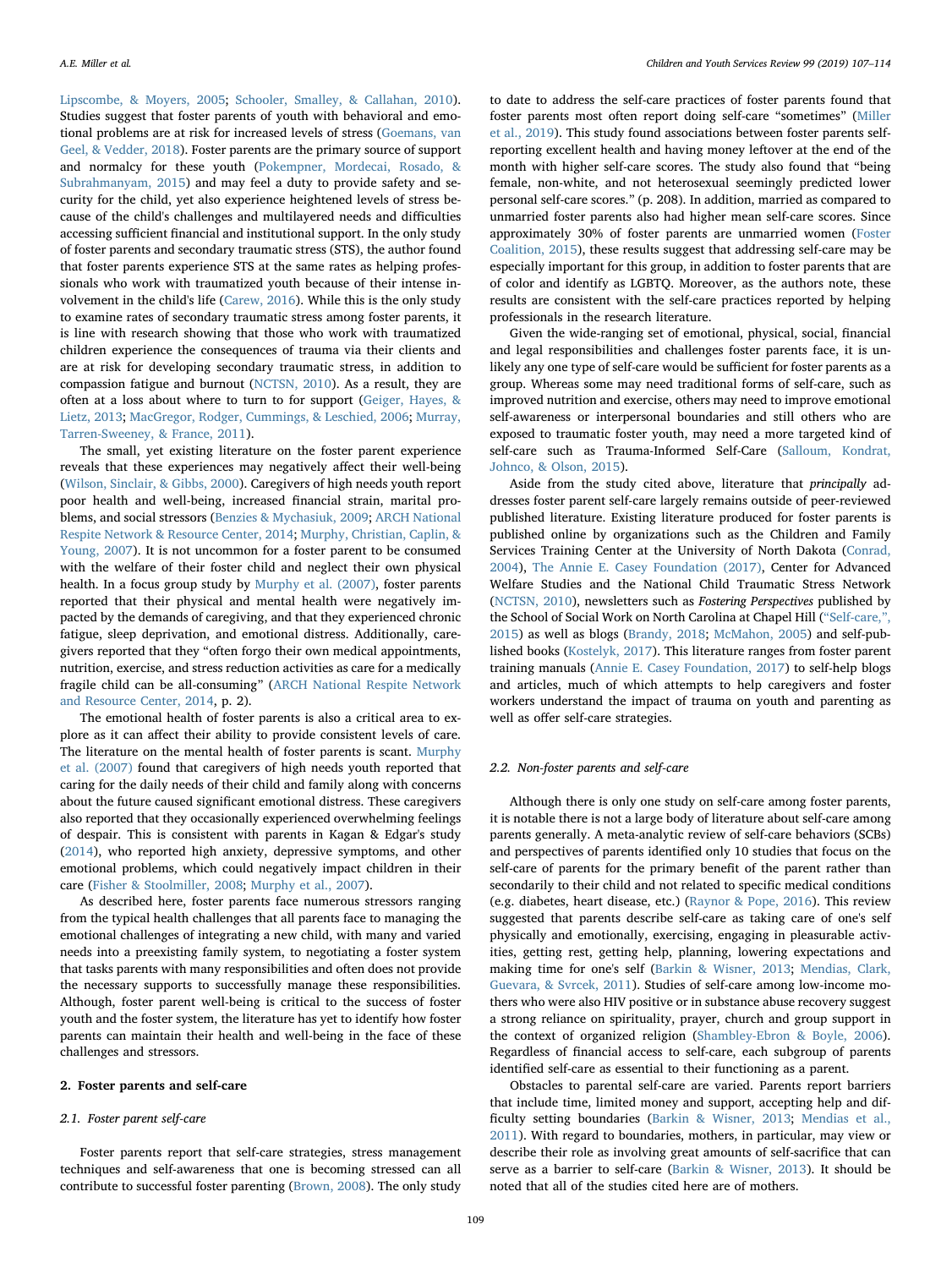<span id="page-3-0"></span>

Fig. 2. A model of foster parent self-care.

# 3. Defining and conceptualizing self-care

The concept of self-care is widely used in both the mental health and medical fields. Nonetheless, as others have noted, there is no single definition of self-care used in or across any of the psychology, counseling and social work fields ([Dorociak, Rupert, Bryant, & Zahniser,](#page-6-50) [2017;](#page-6-50) [Lee & Miller, 2013\)](#page-6-3), rather there are numerous general characterizations of self-care. For example, self-care is generally understood as engaging in behaviors that sustain a person's health and well-being and prevent burnout and illness [\(Lee & Miller, 2013\)](#page-6-3). Reflecting a definition that includes specific reference to physical health conditions, it has also been described as a person's efforts and capacity to promote their optimal health and well-being, prevent illness and manage chronic health conditions ([Bressi & Vaden, 2017;](#page-5-7) [Lee & Miller, 2013](#page-6-3); [Woods,](#page-7-16) [1989\)](#page-7-16). A review of the literature reveals that while there are many definitions of self-care that can focus on different aspects of self-care (i.e. practices, process, etc.) most are similar and overlapping, and reflect the aforementioned descriptions ([Godfrey et al., 2011](#page-6-51)).

In the nursing literature, a widely cited theory of self-care, is Dorothea [Orem's \(1985, 1995\)](#page-6-52) nursing theory which assumes that people want to care for themselves and if they are allowed and helped to care for themselves, they can return to optimal health more quickly. The theory, focused on helping patients with self-care, posits that selfcare includes: self-care behaviors to maintain optimal health, the ability to engage in self-care and self-care needs that must be met that range from universal needs (e.g. food, water, air) to managing health conditions. For its part, the mental health field largely focuses on the self-care of professionals (and more recently trainees) who are susceptible to burnout, compassion fatigue and secondary traumatic stress due to working with traumatized adults and children, as well as more generally, as empathic and compassionate emotional- caretakers ([Colman et al., 2016](#page-6-53); [Bressi & Vaden, 2017;](#page-5-7) [Lee & Miller, 2013](#page-6-3); [Zahniser, Rupert, & Dorociak, 2017](#page-7-17)).

These differing but related areas of study are helpful for conceptualizing self-care among foster parents. We can both view self-care on a continuum from independence (e.g., care provided by individual) to dependence (i.e., care provided by others) ([Godfrey et al., 2011\)](#page-6-51), as well as on a continuum from self-care to self-neglect. Together they can help us to conceptualize an overall picture of foster parent self-care in which foster parents autonomously engage in their self-care and at the same time, foster systems provide the necessary support to facilitate consistent and effective self-care. This allows us to consider a more complete picture of the kinds of support and self-care that foster parents need and to distinguish between care that should be provided for them versus care they can provide for themselves.

Self-care has been identified as a key factor in the prevention of burnout among mental professionals and students [\(Barnett, Baker,](#page-5-8) [Elman, & Schoener, 2007\)](#page-5-8). The need for self-care is personal and is directly related to the type of self-care one ought to engage in and there may not be a one-size fits all self-care plan [\(Bressi & Vaden, 2017](#page-5-7); [Carroll, Gilroy, & Murra, 1999;](#page-6-54) [Derthick, Ivanovic, & Swift, 2015\)](#page-6-55). Similar to other authors that have taken a broader view of self-care beyond specific activities ([Lee & Miller, 2013](#page-6-3); [Norcross, 2000;](#page-6-56) [Norcross &](#page-6-57) [Guy, 2007](#page-6-57)), we present here a conceptual model for self-care that views self-care behaviors and practices as result of a process of self-care that requires understanding the internal and external factors that make selfcare more or less likely to occur.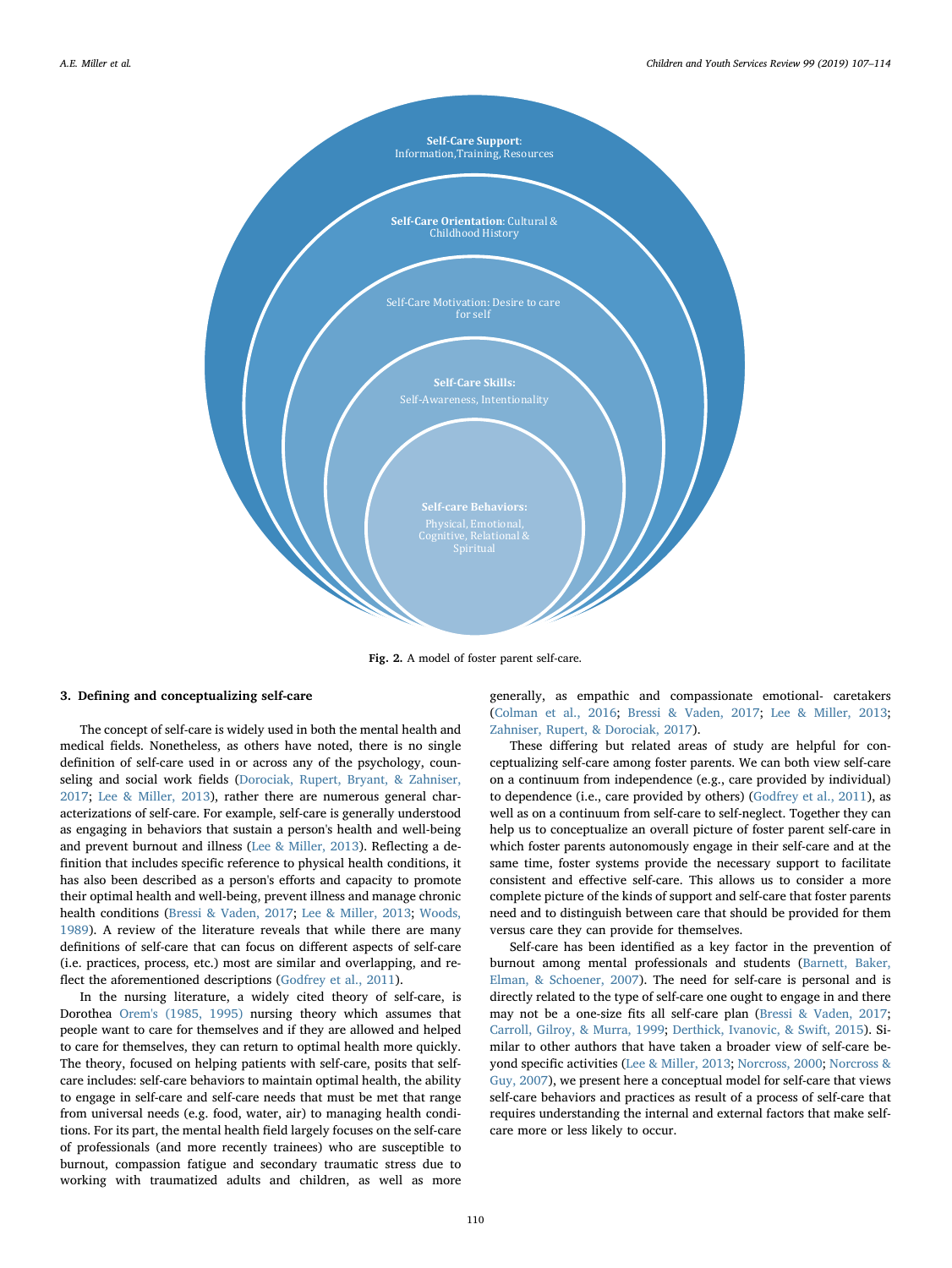### 3.1. A conceptual model of foster parent self-care

Traditional self-care is most often viewed as a set of behaviors or practices that one does such as improved nutrition, exercise, sleep, breaks, etc. (Jordan, 2010; [Lee & Miller, 2013\)](#page-6-3). As mentioned earlier, manuals and informal self-care guides typically address this traditional formulation of self-care attempting to answer the question: what kind of self-care should foster parents do? However, self-care has also been described as a process [\(Baker, 2003](#page-5-9); [Skovholt, 2001](#page-7-18)), an ability [\(Collins,](#page-6-58) [2005\)](#page-6-58) and an ethical demand in the context of mental health professionals [\(Barnett et al., 2007\)](#page-5-8). Given that studies suggest people may only engage in self-care "sometimes" [\(Miller et al., 2019\)](#page-6-2), it may be helpful for foster parents, researchers and foster agencies to consider self-care beyond a set of behaviors. The following describes a conceptual model of foster parent self-care ([Fig. 2\)](#page-3-0) adapted from the selfcare research literature and a self-care presentation designed for mental health graduate students [\(Miller, 2019\)](#page-6-59). The purpose of presenting this model is to suggest that self-care is a multilayered process, in which behaviors, practices and activities are the last step, rather than the first step, in a larger self-care process. As such, researchers and agencies may need to attend to the process of self-care if they wish to improve selfcare among foster parents.

As noted above, self-care can be viewed as a behavior (i.e. I do things to care for myself). Yet it can also be seen as a desire (i.e., I want to care for myself), an orientation (i.e., I think about myself and my needs), a cultural lens (i.e., I am supposed to care of myself), a learned behavior or skill (i.e., I know when and how to take care of myself) and each of these facets of self-care may affect whether a person ultimately engages in self behaviors (e.g. exercise, meditation, doctor visits, etc.) Ecologically speaking, self-care also occurs in the context of an individual, a community, a social system and a historical time period. Thus, self-care behaviors, activities and practices must always be considered in light of other facets of one's internal and external life.

#### 3.1.1. Self-care support

Foster parent self-care occurs in the context of the agency and overall foster system and foster parents described being greatly affected by the rules of the foster agency and system. Foster agencies that provide training help foster parents to feel confident, effective and emotionally prepared to be a foster parent and those that include self-care information are associated with greater foster parent well-being and better perceptions of the foster agency (i.e. less stressful) ([Whenan &](#page-7-0) [Lushington, 2009](#page-7-0)). As such, foster systems have significant responsibility for creating an environment in which foster parent self-care is possible. Foster parents should not be left to understand and implement self-care with the assumption that they think about self-care, know how or when to implement it or have the internal or external resources required to do self-care. They are likely to need a combination of information about what constitutes self-care, training on how to do selfcare and resources that make it possible such as respite care or gym memberships that have child care.

# 3.1.2. Self-care orientation

To achieve consistent and preventative self-care, foster parents may also need to be oriented towards taking care of the self (e.g. I think about my needs). However, similar to developing self-awareness of one's needs, foster parents may need to learn to consider and prioritize the self along with their foster children and others in their life. The ability or willingness to do this is related to one's childhood experiences and one's culture. Adults who do not learn to take good care of themselves or who do not come from families that prioritized their care may struggle to think about their own self-care as adults and parents.

The idea that a foster parent should make time for self-care rather than wholly focus on their child may not align with some cultures that do not subscribe to individualism or American views of parenting. Some may feel the concept of self-care is individualistic and in opposition to a

culture of origin that is more family and community oriented. It is also common in many cultures, including American culture, that parents ought to sacrifice the self for one's children ([Barkin & Wisner, 2013](#page-5-6)), especially if you are a mother or in a maternal role. Even among nonparents, people may feel guilty or believe they are selfish for doing selfcare [\(Brownlee, 2016](#page-6-60)).

# 3.1.3. Self-care motivation

Self-care is often referred to as a practice in part because it occurs repeatedly and is not a one-time decision. Meaning, it is an activity that one must repeatedly choose to do, as it is not enough to do self-care once. The mental health literature suggests that even when trauma therapists believe in self-care, this belief is not necessarily correlated with time allotted for self-care [\(Bober & Regehr, 2006\)](#page-5-10). Thus, self-care requires motivation as even those who might benefit most and who are well-informed may still not do self-care. This is important to note because teaching or "prescribing" self-care to already overwhelmed foster parents may be less likely to work than helping foster parents establish consistent self-care prior to or at the beginning of foster placement. Even after identifying self-care activities that work for them, they will need the motivation to repeatedly choose to practice self-care. This is another area in which foster agencies and personnel can assist foster parents in their self-care.

### 3.1.4. Self-care skills

Self-care has also been described as something that is intentional with respect to which behaviors or activities one chooses for self-care ([Lee & Miller, 2013](#page-6-3)). Thus, it requires learning how to be self-aware and strategic. For foster parents to do effective self-care that successfully prevents or manages stress, burnout or health issues, they will need to be aware of their emotional, cognitive, physical and spiritual state to be able to identify and strategically choose the kinds self-care that work for them as well as when and how often they should engage in various self-care behaviors. Self-awareness has been demonstrated to be an effective and teachable skill via the practice of mindfulness ([Kabat-Zinn, 1990](#page-6-61)) that foster parents may need assistance in developing or maintaining to facilitate their self-care.

## 3.1.5. Self-care behaviors

Finally, the traditional and most basic understanding of self-care is a set of behaviors or practices that one may choose to engage in or practice. Foster parents have multiple ways of taking care of the major domains of the self: physical (e.g., exercise, sleep nutrition, going to a physician, getting a massage); emotional (e.g., going to a therapist, support groups, journaling, emotion regulation, having fun); cognitive/ psychological (e.g., self-awareness/insight, self-reflection, etc.); relational/social (familial and friend support, boundary setting, self-sacrifice, etc.) and spiritual/meaning-making. (e.g., praying, meditating, attending religious or spiritual groups, etc.). Yet, as described here these behaviors occur in the context of other internal and external skills, choices, capacities, cultural perspectives and supports.

## 4. Recommendations for foster parents, agencies and researchers

# 4.1. Recommendations for foster parents and agencies

While the aformeentioned examples are all effective methods of selfcare, thinking more broadly about self-care could help assist foster parents to try and maintain self-care behaviors. In attending to how foster parents may do self-care, agencies may need to offer guidance to foster parents about the types of self-care available to them (e.g. respite care), encouragement to do self-care and strategies about how to make time for self-care. Foster parents may need assistance in choosing to do self-care sooner rather than later to avoid becoming overwhelmed as well as assistance in identifying personally effective forms of self-care. For example, while respite care is one form of break that foster parents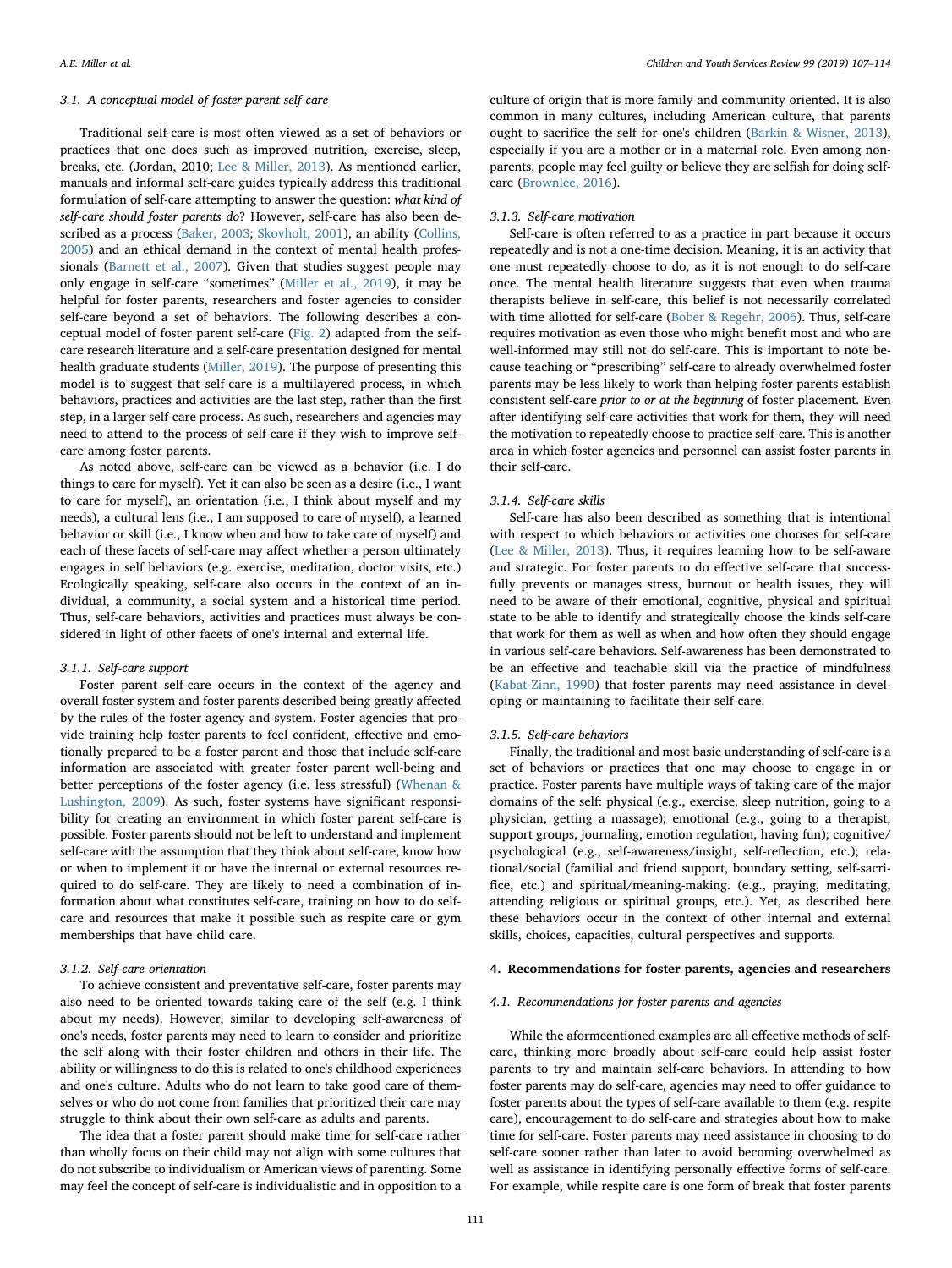may need, taking small 5–10 min breaks during the day, could also help to manage becoming overwhelmed. Helping foster parents to identify signs it is time to make use of respite services, especially for reluctant foster parents, could be especially useful.

Additionally, sometimes talk of self-care can give the impression it is up to the individual to solve their stress problem. Agencies can partner with foster parents to provide support for self-care as way to build and maintain foster parents' satisfaction ([Randle et al., 2017\)](#page-6-27), as well as strong relationships with foster parents. Training, particularly in the context of highly traumatized people has been shown to improve confidence and self-efficacy which is associated with lower rates of secondary traumatic stress and compassion fatigue [\(Kolko, Hoagwood,](#page-6-62) [& Springgate, 2010\)](#page-6-62). When foster parents [\(Kolko et al., 2010](#page-6-62)) are provided with the skills to manage intense trauma, they report improved confidence and self-efficacy and as a result, better satisfaction in their respective roles. Additionally, research suggests that foster parents may perceive foster agencies as being more supportive when training specifically includes information on foster parents' support and self-care ([Randle et al., 2017\)](#page-6-27).

#### 4.2. Recommendations for researchers

We suggest the research literature take several steps. First, as demonstrated here foster parents are under extraordinary amounts of stress from and within the foster care system. Thus, the literature must continue to take up the task of identifying best practices for foster parents and best methods for foster agencies to support their wellbeing.

Second, to improve the quantity and consistency of foster parents able and willing to serve, research should consider the well-being of foster parents for the sake of their well-being and not only for how they can serve foster youth. The research literature has rather extensively documented many of the stressors that foster parents face. We suggest that more focused and comprehensive investigations into the amelioration of the effects of these stressors on the emotional, physical, spiritual and social world of foster parents are likely to produce valuable insights into to the kinds of self-care foster parents may need to improve and maintain their overall well-being. In addition, given the similarities in function of foster parents and child protective service workers who have high rates of secondary traumatic stress, the research would benefit from a similar examination of the rates of STS for foster parents. In turn this may help to lower turnover and increase retention, satisfaction and quantity of qualified, long-term caregivers.

Third, foster parent research and well-being would benefit from attending to what foster parents and agencies are publishing and reading on local websites and blogs. Foster parents and caregivers, as well as those working with this population, are currently reliant on unpublished literature for information about how to do self-care and achieve and maintain foster parent well-being. More primary research on the self-care habits, as conducted by [Miller et al. \(2019\),](#page-6-2) is greatly needed as well as research producing self-care strategies for foster parents and caregivers. Moreover, these sites provide insight into what foster parents are seeking and creating themselves.

Fourth, as time and resources are always a factor when choosing to practice self-care, research not only needs to attend to what kinds of self-care foster parents need, but more importantly how to practically do self-care given the time and financial constraints of foster parenting. As noted earlier, even when people believe in self-care, this belief is not necessarily correlated with time allotted for self-care [\(Bober & Regehr,](#page-5-10) [2006\)](#page-5-10).

Fifth, the self-care model proposed here is our effort to describe an expansive conceptualization of self-care beyond practices and behaviors. Future research should similarly cast a wide net regarding identifying what self-care is or could be for foster parents. This should include adapting facets of the secondary trauma literature to the situation of foster parents, considering self-care for parents with low intensity

placements and studying the use of respite care as a form of self-care as well as barriers to using this service. Research should identify which foster parents would most benefit from traditional or typical self-care and those who may need Trauma-Informed self-care.

Finally, and perhaps most importantly, identifying specific steps that foster agencies can take to reduce stress among foster parents that is produced by the agency itself. The research clearly suggests that foster agencies and the overall system are a universal stressor and challenge, even for successful and satisfied foster parents ([Cooley et al.,](#page-6-0) [2017\)](#page-6-0). In addition, supporting the well-being and engagement in selfcare should be considered a primary focus and role of foster agencies, in service of their overall goal of protecting children in the foster system.

## 5. Conclusion

Despite facing the amount and types of challenges outlined here, recent research suggests that some foster parents are highly resilient ([Cooley et al., 2017\)](#page-6-0). In a study of exemplary foster parents, foster care social workers were asked to identify foster parents that they would leave their own children with for an extended period of time, if the need ever arose ([Berrick & Skivenes, 2012\)](#page-5-11). While subjective, this study elicited an important set of emotional skills that the authors refer to as "parenting +" (p. 1958) - general parenting skills supported by the research literature, plus the additional skills needed by foster parents. These foster parents, deemed highly effective by foster care social workers, provide emotional buffering to manage or prevent disappointment, have flexible but boundaried relationships with the child and birth-parents, balance the child's need for both foster parents and birth-parents, help the child to feel that they are one of the family, as well as other important emotional skills. If the foster care system hopes to recruit and retain a sufficient number of successful, high quality, resilient foster parents who have the capacity and flexibility to manage the demands of caring for youth in the foster system, they will need support in developing effective and consistent self-care strategies to maintain their own health and well-being.

## Declarations of interest

None.

#### References

- <span id="page-5-4"></span>Annie E Casey Foundation (2017, November 20). Retrieved from: [http://www.aecf.org/](http://www.aecf.org/blog/self-care-skills-and-strategies-for-foster-parents/) [blog/self-care-skills-and-strategies-for-foster-parents/.](http://www.aecf.org/blog/self-care-skills-and-strategies-for-foster-parents/)
- <span id="page-5-1"></span>Annie, E. (2008, July). Casey foundation. Retrieved from: [http://www.aecf.org/m/pdf/](http://www.aecf.org/m/pdf/FosterChildren-July-2008.pdf) [FosterChildren-July-2008.pdf.](http://www.aecf.org/m/pdf/FosterChildren-July-2008.pdf)
- <span id="page-5-2"></span>ARCH National Respite Network and Resource Center (2014). Respite for Families Caring for Children Who Are Medically Fragile. The Technical Assistance Center for Lifespan Respite Fact Sheet, Number 11, August 2014. Retrieved from [https://archrespite.org/](https://archrespite.org/images/docs/Factsheets/FS_11-MedicallyFragile.pdf) [images/docs/Factsheets/FS\\_11-MedicallyFragile.pdf](https://archrespite.org/images/docs/Factsheets/FS_11-MedicallyFragile.pdf).
- <span id="page-5-9"></span>Baker, E. K. (2003). Caring for ourselves: The therapist's guide to personal and professional well-being. Washington, DC: American Psychological Association[https://doi.org/10.](https://doi.org/10.1037/10482-000) [1037/10482-000.](https://doi.org/10.1037/10482-000)
- <span id="page-5-6"></span>[Barkin, J. L., & Wisner, K. L. \(2013\). The role of maternal self-care in new motherhood.](http://refhub.elsevier.com/S0190-7409(18)30560-7/rf0025) [Midwifery, 29](http://refhub.elsevier.com/S0190-7409(18)30560-7/rf0025), 1050–1055.
- <span id="page-5-8"></span>Barnett, J. E., Baker, E. K., Elman, N. S., & Schoener, G. R. (2007). In pursuit of wellness: The self-care imperative. Professional Psychology: Research and Practice, 38, 603–612. [https://doi.org/10.1037/0735-7028.38.6.603.](https://doi.org/10.1037/0735-7028.38.6.603)
- <span id="page-5-3"></span>Benzies, K., & Mychasiuk, R. (2009). Fostering family resiliency: A review of the key protective factors. Child & Family Social Work, 14, 103–114. [https://doi.org/10.1111/](https://doi.org/10.1111/j.1365-2206.2008.00586.x) [j.1365-2206.2008.00586.x.](https://doi.org/10.1111/j.1365-2206.2008.00586.x)
- <span id="page-5-11"></span>[Berrick, J. D., & Skivenes, M. \(2012\). Dimensions of high quality foster care: Parenting](http://refhub.elsevier.com/S0190-7409(18)30560-7/rf0040) plus. [Children and Youth Services Review, 34](http://refhub.elsevier.com/S0190-7409(18)30560-7/rf0040), 1956–1965.
- <span id="page-5-0"></span>Blythe, S. L., Wilkes, L., & Halcomb, E. J. (2014). The foster carers experience: An integrative review. Collegian, 21, 21–32. [https://doi.org/10.1016/j.colegn.2012.12.](https://doi.org/10.1016/j.colegn.2012.12.001) [001](https://doi.org/10.1016/j.colegn.2012.12.001).
- <span id="page-5-10"></span>[Bober, T., & Regehr, C. \(2006\). Strategies for reducing secondary or vicarious trauma: Do](http://refhub.elsevier.com/S0190-7409(18)30560-7/rf0050) they work? [Brief Treatment and Crisis Intervention, 6](http://refhub.elsevier.com/S0190-7409(18)30560-7/rf0050)(1), 1–9.
- <span id="page-5-5"></span>Brandy (2018, February 4). Foster parents need love too: Why self care is essential. Retrieved from: [http://thefosterparentassistant.com/2018/02/04/foster-parents](http://thefosterparentassistant.com/2018/02/04/foster-parents-need-love-too-why-self-care-is-essential/)[need-love-too-why-self-care-is-essential/.](http://thefosterparentassistant.com/2018/02/04/foster-parents-need-love-too-why-self-care-is-essential/)
- <span id="page-5-7"></span>Bressi, S. K., & Vaden, E. R. (2017). Reconsidering self-care. Clinical Social Work Journal, 45, 33–38. <https://doi.org/10.1007/s10615-016-0575-4>.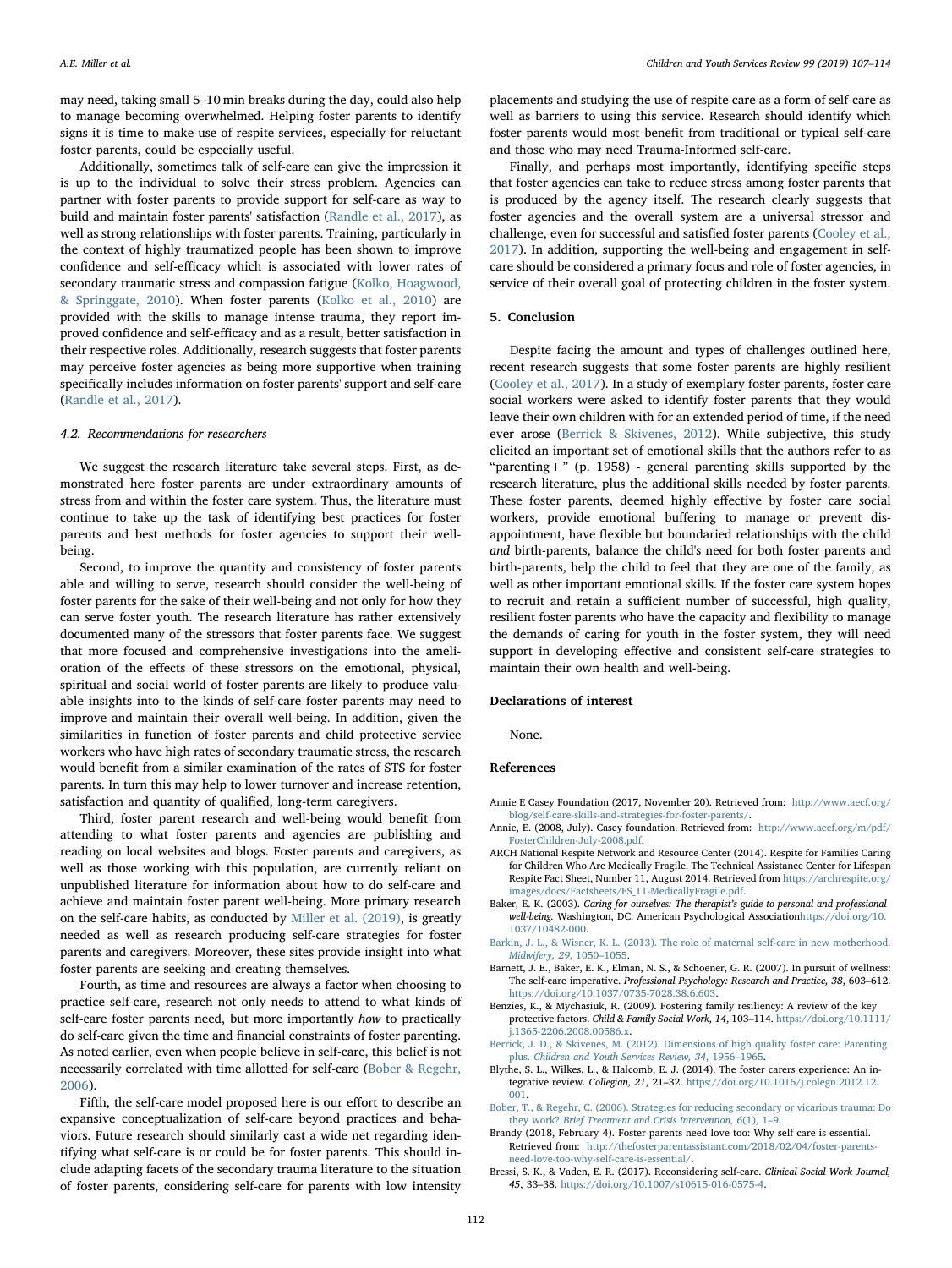- <span id="page-6-25"></span>Bromfield, L., & Higins, D. (2005). National comparison of child protection systems. Child Abuse Prevention Issues, 22(Autumn), 1–32. Retrieved from [http://www.aifs.gov.au/](http://www.aifs.gov.au/nch/pubs/issues/issues22/issues22.pdf) [nch/pubs/issues/issues22/issues22.pdf.](http://www.aifs.gov.au/nch/pubs/issues/issues22/issues22.pdf)
- <span id="page-6-29"></span>[Brown, J., & Calder, P. \(1999\). Concept-mapping the challenges faced by foster parents.](http://refhub.elsevier.com/S0190-7409(18)30560-7/rf0070) [Children and Youth Services Review, 2](http://refhub.elsevier.com/S0190-7409(18)30560-7/rf0070), 481–495.
- <span id="page-6-30"></span>[Brown, J., & Campbell \(2007\). Foster parent perceptions of placement success.](http://refhub.elsevier.com/S0190-7409(18)30560-7/rf0080) Children [and Youth Services Review, 29](http://refhub.elsevier.com/S0190-7409(18)30560-7/rf0080)(8), 1010–1020.
- <span id="page-6-28"></span>[Brown, J. D. \(2008\). Foster parents' perceptions of factors needed for successful foster](http://refhub.elsevier.com/S0190-7409(18)30560-7/rf0085) placements. [Journal of Child and Family Studies, 17](http://refhub.elsevier.com/S0190-7409(18)30560-7/rf0085), 538–554.
- <span id="page-6-60"></span>[Brownlee, E. \(2016\). How do counsellors view and practice self-care?](http://refhub.elsevier.com/S0190-7409(18)30560-7/rf0090) Heathcare [Counselling and Psychotherapy Journal,](http://refhub.elsevier.com/S0190-7409(18)30560-7/rf0090) 15–18 April.
- <span id="page-6-7"></span>[Buehler, C., Rhodes, K. W., Orme, J. G., & Cuddeback, G. \(2006\). The potential for suc](http://refhub.elsevier.com/S0190-7409(18)30560-7/rf0100)[cessful family foster care: Conceptualizing competency domains for foster parents.](http://refhub.elsevier.com/S0190-7409(18)30560-7/rf0100) [Child Welfare, 85](http://refhub.elsevier.com/S0190-7409(18)30560-7/rf0100), 523–558.
- <span id="page-6-18"></span>Carew, N. M. (2016). [Secondary traumatic stress and the foster parenting experience:](http://refhub.elsevier.com/S0190-7409(18)30560-7/rf0105) [Exploring factors associated with the prevalence of secondary traumatic stress in foster](http://refhub.elsevier.com/S0190-7409(18)30560-7/rf0105) [parents caring for children who have experienced trauma. Dissertation abstracts interna](http://refhub.elsevier.com/S0190-7409(18)30560-7/rf0105)[tional section a: Humanities and social sciences. 78](http://refhub.elsevier.com/S0190-7409(18)30560-7/rf0105), 3.
- <span id="page-6-54"></span>Carroll, L., Gilroy, P. J., & Murra, J. (1999). The Moral Imperative. Women & Therapy, 22(2), 133–143. [https://doi.org/10.1300/J015v22n02\\_10.](https://doi.org/10.1300/J015v22n02_10)
- <span id="page-6-20"></span>[Cautley, P. W., & Aldridge, M. J. \(1975\). Predicting Success for New Foster parents.](http://refhub.elsevier.com/S0190-7409(18)30560-7/rf0120) Social [Work, 4](http://refhub.elsevier.com/S0190-7409(18)30560-7/rf0120)(2), 48–53.
- <span id="page-6-8"></span>[Cherry, D. J., & Orme, J. G. \(2013\). The vital few foster mothers.](http://refhub.elsevier.com/S0190-7409(18)30560-7/rf0125) Children and Youth [Services Review, 35](http://refhub.elsevier.com/S0190-7409(18)30560-7/rf0125)(9), 1625–1633.
- <span id="page-6-11"></span>Child Trends Data Bank (2015). Foster youth: Indicators on children and youth. Retrieved from [http://www.childtrends.org/wp-content/uploads/2014/07/12\\_Foster\\_Care.](http://www.childtrends.org/wp-content/uploads/2014/07/12_Foster_Care.pdf) [pdf.](http://www.childtrends.org/wp-content/uploads/2014/07/12_Foster_Care.pdf)
- <span id="page-6-33"></span>Child Welfare Information Gateway (2014). [Parenting a child who has experienced trauma.](http://refhub.elsevier.com/S0190-7409(18)30560-7/rf0135) [Washington, DC: U.S. Department of Health and Human Services, Children's Bureau.](http://refhub.elsevier.com/S0190-7409(18)30560-7/rf0135) [Collins, W. L. \(2005\). Embracing spirituality as an element of professional self care.](http://refhub.elsevier.com/S0190-7409(18)30560-7/rf0140) Social
- <span id="page-6-58"></span><span id="page-6-53"></span>[Work & Christianity, 32](http://refhub.elsevier.com/S0190-7409(18)30560-7/rf0140), 263–274. [Colman, D. E., Echon, R., Lemay, M. S., McDonald, J., Smith, K. R., Spencer, J., & Swift, J.](http://refhub.elsevier.com/S0190-7409(18)30560-7/rf0145)
- K. (2016). The effi[cacy of self-care for graduate students in professional psychology:](http://refhub.elsevier.com/S0190-7409(18)30560-7/rf0145) A meta-analysis. [Training and Education in Professional Psychology, 10](http://refhub.elsevier.com/S0190-7409(18)30560-7/rf0145)(4), 188–197.
- <span id="page-6-45"></span>Conrad, D. (2004). The cost of caring: Secondary traumatic stress. Fostering communications. XVIII (3)Child and Family Services Training Center. Department of Social Work. University of North Dakota. Retrieved from [http://www.secondarytrauma.org/](http://www.secondarytrauma.org/Fostering_Communications.pdf) [Fostering\\_Communications.pdf](http://www.secondarytrauma.org/Fostering_Communications.pdf).
- <span id="page-6-0"></span>Cooley, M. E., Thompson, H. M., & Wojciak, A. S. (2017). Risk, resilience, and complexity: Experiences of foster parents. Children and Youth Services Review, 76, 35–41. [https://](https://doi.org/10.1016/j.childyouth.2017.02.030) [doi.org/10.1016/j.childyouth.2017.02.030.](https://doi.org/10.1016/j.childyouth.2017.02.030)
- <span id="page-6-1"></span>De Maeyer, S., Vanderfaeillie, J., Robberechts, M., Vandschoonlandt, F., & Van Holen, F. (2015). Foster parents' coping style and attitudes toward coping. Children and Youth Services Review, 53, 70–76. <https://doi.org/10.1016/j.childyouth.2015.03.023>.
- <span id="page-6-31"></span>[Denby, R., & Bean \(1999\). Predictors of foster parents' satisfaction and intent to continue](http://refhub.elsevier.com/S0190-7409(18)30560-7/rf0165) to foster. [Child Abuse & Neglect, 23](http://refhub.elsevier.com/S0190-7409(18)30560-7/rf0165)(3), 287–303.
- <span id="page-6-55"></span>Derthick, A. O., Ivanovic, M., & Swift, J. K. (2015). Therapist self-care. In R. Cautin, & S. Lilienfeld (Eds.). Encyclopedia of clinical psychologyHoboken, NJ: Wiley-Blackwell. [https://doi.org/10.1002/9781118625392.wbecp318.](https://doi.org/10.1002/9781118625392.wbecp318)
- <span id="page-6-19"></span>DeVooght, K., Child Trends, & Blazey, D. (2013). Family foster care reimbursement rates in the U.S. (Publication # 2013–19). Retrieved from [https://www.childtrends.org/](https://www.childtrends.org/wp-content/uploads/2013/04/Foster-Care-Payment-Rate-Report.pdf) [wp-content/uploads/2013/04/Foster-Care-Payment-Rate-Report.pdf.](https://www.childtrends.org/wp-content/uploads/2013/04/Foster-Care-Payment-Rate-Report.pdf)
- <span id="page-6-50"></span>[Dorociak, Rupert, Bryant, & Zahniser \(2017\). Development of the professional self-care](http://refhub.elsevier.com/S0190-7409(18)30560-7/rf0180) scale. [Journal of Counseling Psychology, 64](http://refhub.elsevier.com/S0190-7409(18)30560-7/rf0180)(3), 325–334.
- <span id="page-6-17"></span>Doughty, M. (2017). Foster parents are first responders. Foster Focus, 7(5/6), Retrieved from [https://www.fosterfocusmag.com/articles/foster-parents-are-](https://www.fosterfocusmag.com/articles/foster-parents-are-first-responders)first-responders.
- <span id="page-6-34"></span>[Farmer, E., Lipscombe, J., & Moyers, S. \(2005\). Foster carer strain and its impact on](http://refhub.elsevier.com/S0190-7409(18)30560-7/rf0190) [parenting and placement outcomes for adolescents.](http://refhub.elsevier.com/S0190-7409(18)30560-7/rf0190) British Journal of Social Work, 35[\(2\), 237](http://refhub.elsevier.com/S0190-7409(18)30560-7/rf0190)–253.
- <span id="page-6-43"></span>[Fisher, P., & Stoolmiller, M. \(2008\). Intervention e](http://refhub.elsevier.com/S0190-7409(18)30560-7/rf0195)ffects on foster parent stress: [Associations with child cortisol levels.](http://refhub.elsevier.com/S0190-7409(18)30560-7/rf0195) Development and Psychopathology, 20(3), 1003–[1021](http://refhub.elsevier.com/S0190-7409(18)30560-7/rf0195).
- <span id="page-6-12"></span>Foster Care and Education National Work Group (2014). Research highlights on education and foster care. Retrieved from [http://www.fostercareandeducation.org/](http://www.fostercareandeducation.org/DesktopModules/Bring2mind/DMX/Download.aspx?EntryId=1933&Command=Core_Download&method=inline&PortalId=0&TabId=124) [DesktopModules/Bring2mind/DMX/Download.aspx?EntryId=1933&Command=](http://www.fostercareandeducation.org/DesktopModules/Bring2mind/DMX/Download.aspx?EntryId=1933&Command=Core_Download&method=inline&PortalId=0&TabId=124) [Core\\_Download&method=inline&PortalId=0&TabId=124.](http://www.fostercareandeducation.org/DesktopModules/Bring2mind/DMX/Download.aspx?EntryId=1933&Command=Core_Download&method=inline&PortalId=0&TabId=124)
- <span id="page-6-5"></span>Foster Coalition (2015, June). Foster parents: Who are they? Retrieved from: [http://](http://www.fostercoalition.com/who-are-foster-parents-demographic) [www.fostercoalition.com/who-are-foster-parents-demographic](http://www.fostercoalition.com/who-are-foster-parents-demographic).
- <span id="page-6-39"></span>[Geiger, J. M., Hayes, M. J., & Lietz, C. A. \(2013\). Should I stay or should I go? A mixed](http://refhub.elsevier.com/S0190-7409(18)30560-7/rf0215) methods study examining the factors infl[uencing foster parents' decisions to continue](http://refhub.elsevier.com/S0190-7409(18)30560-7/rf0215) or discontinue providing foster care. [Children and Youth Services Review, 35](http://refhub.elsevier.com/S0190-7409(18)30560-7/rf0215)(9), 1356–[1365](http://refhub.elsevier.com/S0190-7409(18)30560-7/rf0215).
- <span id="page-6-51"></span>Godfrey, C. M., Harrison, M. B., Lysaght, R., Lamb, M., Graham, I. D., & Oakley, P. (2011). Care of self - care by other - care of other: The meaning of self-care from research, practice, policy and industry perspectives. International Journal of Evidence Based Healthcare, 9, 3–24. [https://doi.org/10.1111/j.1744-1609.2010.00196.x.](https://doi.org/10.1111/j.1744-1609.2010.00196.x)
- <span id="page-6-36"></span>Goemans, A., van Geel, M., & Vedder, P. (2018). Foster children's behavioral development and foster parent stress: Testing a transactional model. Journal of Child and Family Studies, 27, 990–1001. [https://doi.org/10.1007/s10826-017-0941-z.](https://doi.org/10.1007/s10826-017-0941-z)
- <span id="page-6-6"></span>[Grimm, D., & Darwall, J. \(2005\). Foster parents: Who are they?](http://refhub.elsevier.com/S0190-7409(18)30560-7/rf0230) Youth Law News, XXVI [\(3\), 1](http://refhub.elsevier.com/S0190-7409(18)30560-7/rf0230)–8.
- <span id="page-6-10"></span>[Halfon, N., Mendonca, A., & Berkowitz, G. \(1995\). Health status of children in foster care.](http://refhub.elsevier.com/S0190-7409(18)30560-7/rf0235) [The experience of the Center for the Vulnerable Child.](http://refhub.elsevier.com/S0190-7409(18)30560-7/rf0235) Archives of Pediatrics & [Adolescent Medicine, 149](http://refhub.elsevier.com/S0190-7409(18)30560-7/rf0235), 386–392.
- <span id="page-6-13"></span>Hill, K. (2013). Special education experience of older foster youth with disabilities: An analysis administrative data. Journal of Public Child Welfare, 7(5), 520–535. [https://](https://doi.org/10.1080/15548732.2013.843493)

[doi.org/10.1080/15548732.2013.843493](https://doi.org/10.1080/15548732.2013.843493).

- <span id="page-6-22"></span>Höjer, I. (2004). What Happens in the Foster Family? A Study of Fostering Relationships in Sweden. Adoption & Fostering, 28(1), 38–48. [https://doi.org/10.1177/](https://doi.org/10.1177/030857590402800106) [030857590402800106](https://doi.org/10.1177/030857590402800106).
- <span id="page-6-32"></span>[Hudson, P., & Levasseur, K. \(2002\). Supporting Foster Parents: Caring Voices.](http://refhub.elsevier.com/S0190-7409(18)30560-7/rf0250) Child [Welfare, 81](http://refhub.elsevier.com/S0190-7409(18)30560-7/rf0250)(6), 853–877.
- <span id="page-6-24"></span>[Jones, G., & Morrissette, P. J. \(1999\). Foster Parent Stress.](http://refhub.elsevier.com/S0190-7409(18)30560-7/rf0255) Canadian Journal of [Counselling, 33](http://refhub.elsevier.com/S0190-7409(18)30560-7/rf0255), 13–27.
- <span id="page-6-61"></span>Kabat-Zinn, J. (1990). [Full catastrophe living: Using the wisdom of your body and mind to face](http://refhub.elsevier.com/S0190-7409(18)30560-7/rf0260) stress, pain, and illness. [New York, NY: Bantam Dell.](http://refhub.elsevier.com/S0190-7409(18)30560-7/rf0260)
- <span id="page-6-62"></span>Kolko, D. J., Hoagwood, K. E., & Springgate, B. (2010). Treatment research for trauma/ PTSD in youth and adults: Moving from efficacy to effectiveness. General Hospital Psychiatry, 32(5), 465. [https://doi.org/10.1016/j.genhosppsych.2010.05.003.](https://doi.org/10.1016/j.genhosppsych.2010.05.003)
- <span id="page-6-47"></span>Kostelyk, S. (2017). Self-care for foster and adoptive families (n.p.): Author. Retrieved from: [https://www.thechaosandtheclutter.com/product/self-care-foster-adoptive](https://www.thechaosandtheclutter.com/product/self-care-foster-adoptive-families)[families.](https://www.thechaosandtheclutter.com/product/self-care-foster-adoptive-families)
- <span id="page-6-21"></span>Kriener, K., & Kazmerzak, D. (1994). [Foster family satisfaction survey report.](http://refhub.elsevier.com/S0190-7409(18)30560-7/rf0275) Des Moines, [IA: Iowa Foster Family Recruitment and Retention Project](http://refhub.elsevier.com/S0190-7409(18)30560-7/rf0275).
- <span id="page-6-14"></span>Lambros, K. M., Hurley, M., Hurlburt, M., Zhang, J., & Leslie, L. K. (2010). Special education services for children involved with child welfare/child protective services. School Mental Health, 2(4), 177–191. <https://doi.org/10.1007/s12310-010-9026-5>.
- <span id="page-6-15"></span>Larson, S. A., & Anderson, L. (2005). Children with disabilities and the child welfare system: Prevalence data. Impact: Feature Issue on Children with Disabilities in the Child Welfare System, 19(1), 6–7. Retrieved from [http://ici.umn.edu/products/impact/](http://ici.umn.edu/products/impact/191/over6.html) [191/over6.html](http://ici.umn.edu/products/impact/191/over6.html).
- <span id="page-6-3"></span>[Lee, J. J., & Miller, S. E. \(2013\). A self-care framework for social workers: Building a](http://refhub.elsevier.com/S0190-7409(18)30560-7/rf0290) strong foundation for practice. [Families in Society: the Journal of Contemporary Social](http://refhub.elsevier.com/S0190-7409(18)30560-7/rf0290) [Services, 94](http://refhub.elsevier.com/S0190-7409(18)30560-7/rf0290)(2), 96–103.
- <span id="page-6-40"></span>[MacGregor, T. E., Rodger, S., Cummings, A. L., & Leschied, A. W. \(2006\). The needs of](http://refhub.elsevier.com/S0190-7409(18)30560-7/rf0295) [foster parents: A qualitative study of motivation, support, and retention.](http://refhub.elsevier.com/S0190-7409(18)30560-7/rf0295) Qualitative [Social Work, 5](http://refhub.elsevier.com/S0190-7409(18)30560-7/rf0295)(3), 351–368.
- <span id="page-6-26"></span>[Maluccio, A. N., Canali, C., & Vecchiato, T. \(2006\). Family foster care: Cross-national](http://refhub.elsevier.com/S0190-7409(18)30560-7/rf0300) [research perspectives.](http://refhub.elsevier.com/S0190-7409(18)30560-7/rf0300) Families in Society, 87, 491–495.
- <span id="page-6-46"></span>McMahon, D. (2005, February). Self-care: Barriers and basics for foster/adoptive parents. North American Council on Adoptable Children. [Web log post]. Retrieved from: <https://www.nacac.org/resource/self-care-barriers-adoptive-parents/>.
- <span id="page-6-49"></span>[Mendias, E. P., Clark, M. C., Guevara, E. B., & Svrcek, C. Y. \(2011\). Low- income Euro-](http://refhub.elsevier.com/S0190-7409(18)30560-7/rf0310)[American mothers' perceptions of health and self-care practices.](http://refhub.elsevier.com/S0190-7409(18)30560-7/rf0310) Public Health Nursing, 28[, 233](http://refhub.elsevier.com/S0190-7409(18)30560-7/rf0310)–242.
- <span id="page-6-59"></span>Miller, A. E. (2019). [Re-thinking self-care in graduate psychology training.](http://refhub.elsevier.com/S0190-7409(18)30560-7/rf0315) (Manuscript in [preparation\).](http://refhub.elsevier.com/S0190-7409(18)30560-7/rf0315)
- <span id="page-6-2"></span>Miller, J. J., Cooley, M., Owens, L., Fletcher, J. D., & Moody, S. (2019). Self-care practices among foster parents: An exploratory study. Children and Youth Services Review, 2019. [https://doi.org/10.1016/j.childyouth.2019.01.002.](https://doi.org/10.1016/j.childyouth.2019.01.002)
- <span id="page-6-42"></span>Murphy, N. A., Christian, B., Caplin, D. A., & Young, P. C. (2007). The health of caregivers for children with disabilities: caregiver perspectives. Child: Care, Health and Development, 33, 180–187. <https://doi.org/10.1111/j.1365-2214.2006.00644.x>.
- <span id="page-6-41"></span>[Murray, L., Tarren-Sweeney, M., & France, K. \(2011\). Foster carer perceptions of support](http://refhub.elsevier.com/S0190-7409(18)30560-7/rf0335) [and training in the context of high burden of care.](http://refhub.elsevier.com/S0190-7409(18)30560-7/rf0335) Child & Family Social Work, 16(2), 149–[158](http://refhub.elsevier.com/S0190-7409(18)30560-7/rf0335).
- <span id="page-6-4"></span>Myers, S. B., Sweeney, A. C., Popick, V., Wesley, K., Bordfeld, A., & Fingerhut, R. (2012). Self-care practices and perceived stress levels among psychology graduate students. Training and Education in Professional Psychology, 6, 55–66. [https://doi.org/10.1037/](https://doi.org/10.1037/a0026534) [a0026534.](https://doi.org/10.1037/a0026534)
- <span id="page-6-38"></span>National Child Traumatic Stress Network [NCTSN] (2010). Caring for children who have experienced trauma: A workshop for resource parents. Substance Abuse and Mental Health Services Administration. Retrieved from [https://www.nctsn.org/resources/](https://www.nctsn.org/resources/resource-parent-curriculum-rpc-online) [resource-parent-curriculum-rpc-online.](https://www.nctsn.org/resources/resource-parent-curriculum-rpc-online)
- <span id="page-6-9"></span>National Children's Alliance (2015). National statistics on child abuse. Retrieved from <http://www.nationalchildrensalliance.org/cac-statistics>.
- <span id="page-6-56"></span>Norcross, J. C. (2000). Psychotherapist self-care: Practitioner-tested, research-informed strategies. Professional Psychology: Research and Practice, 31, 710–713. [https://doi.](https://doi.org/10.1037/0735-7028.31.6.710) [org/10.1037/0735-7028.31.6.710](https://doi.org/10.1037/0735-7028.31.6.710).
- <span id="page-6-57"></span>[Norcross, J. C., & Guy, J. D. \(2007\).](http://refhub.elsevier.com/S0190-7409(18)30560-7/rf0360) Leaving it at the office: A guide to psychotherapist selfcare. [New York, NY: Guilford Press](http://refhub.elsevier.com/S0190-7409(18)30560-7/rf0360).
- <span id="page-6-52"></span>[Orem, D. E. \(1985\). A Concept of self-care for the rehabilitation client.](http://refhub.elsevier.com/S0190-7409(18)30560-7/rf0365) Rehabilitation [Nursing, May-Jun](http://refhub.elsevier.com/S0190-7409(18)30560-7/rf0365) (pp. 33–36). .

<span id="page-6-37"></span>Orem, D. E. (1995). Nursing: Concepts of practice [\(5th ed.\). St. Louis, MO: C. V. Mosby](http://refhub.elsevier.com/S0190-7409(18)30560-7/rf0370). [Pokempner, J., Mordecai, K., Rosado, L., & Subrahmanyam, D. \(2015\).](http://refhub.elsevier.com/S0190-7409(18)30560-7/rf0375) Promoting nor-

- <span id="page-6-23"></span>[malcy for children and youth in foster care.](http://refhub.elsevier.com/S0190-7409(18)30560-7/rf0375) Philadelphia, PA: Juvenile Law Center. Poland, D. C., & Groze, V. (1993). Eff[ects of foster care placement on biological children](http://refhub.elsevier.com/S0190-7409(18)30560-7/rf0380)
- <span id="page-6-27"></span>in the home. [Child and Adolescent Social Work Journal, 10](http://refhub.elsevier.com/S0190-7409(18)30560-7/rf0380)(1), 153–163. [Randle, M., Ernst, D., Leisch, F., & Dolnicar, S. \(2017\). What makes foster carers think](http://refhub.elsevier.com/S0190-7409(18)30560-7/rf0385)
- [about quitting? Recommendations for improved retention of foster carers.](http://refhub.elsevier.com/S0190-7409(18)30560-7/rf0385) Child and [Family Social Work, 22](http://refhub.elsevier.com/S0190-7409(18)30560-7/rf0385)(3), 1175–1186.
- <span id="page-6-48"></span>[Raynor, P., & Pope, C. \(2016\). The role of self-care for parents in recovery from substance](http://refhub.elsevier.com/S0190-7409(18)30560-7/rf0390) [use disorders: An integrative review of parental self-care.](http://refhub.elsevier.com/S0190-7409(18)30560-7/rf0390) Journal of Addictions [Nursing, 27](http://refhub.elsevier.com/S0190-7409(18)30560-7/rf0390), 180–189.
- <span id="page-6-44"></span>Salloum, A., Kondrat, D. C., Johnco, C., & Olson, K. R. (2015). The role of self-care on compassion satisfaction, burnout and secondary trauma among child welfare workers. Children and Youth Services Review, 49(2), 54–61. [https://doi.org/10.1016/j.](https://doi.org/10.1016/j.childyouth.2014.12.023) [childyouth.2014.12.023.](https://doi.org/10.1016/j.childyouth.2014.12.023)
- <span id="page-6-16"></span>Scherr, T. G. (2007). Educational Experiences of Children in Foster Care: Meta-Analyses of Special Education, Retention and Discipline Rates. School Psychology International, 28(4), 419–436. [https://doi.org/10.1177/0143034307084133.](https://doi.org/10.1177/0143034307084133)
- <span id="page-6-35"></span>[Schooler, J., Smalley, B. K., & Callahan, T. \(2010\).](http://refhub.elsevier.com/S0190-7409(18)30560-7/rf0405) Wounded children, healing homes: How